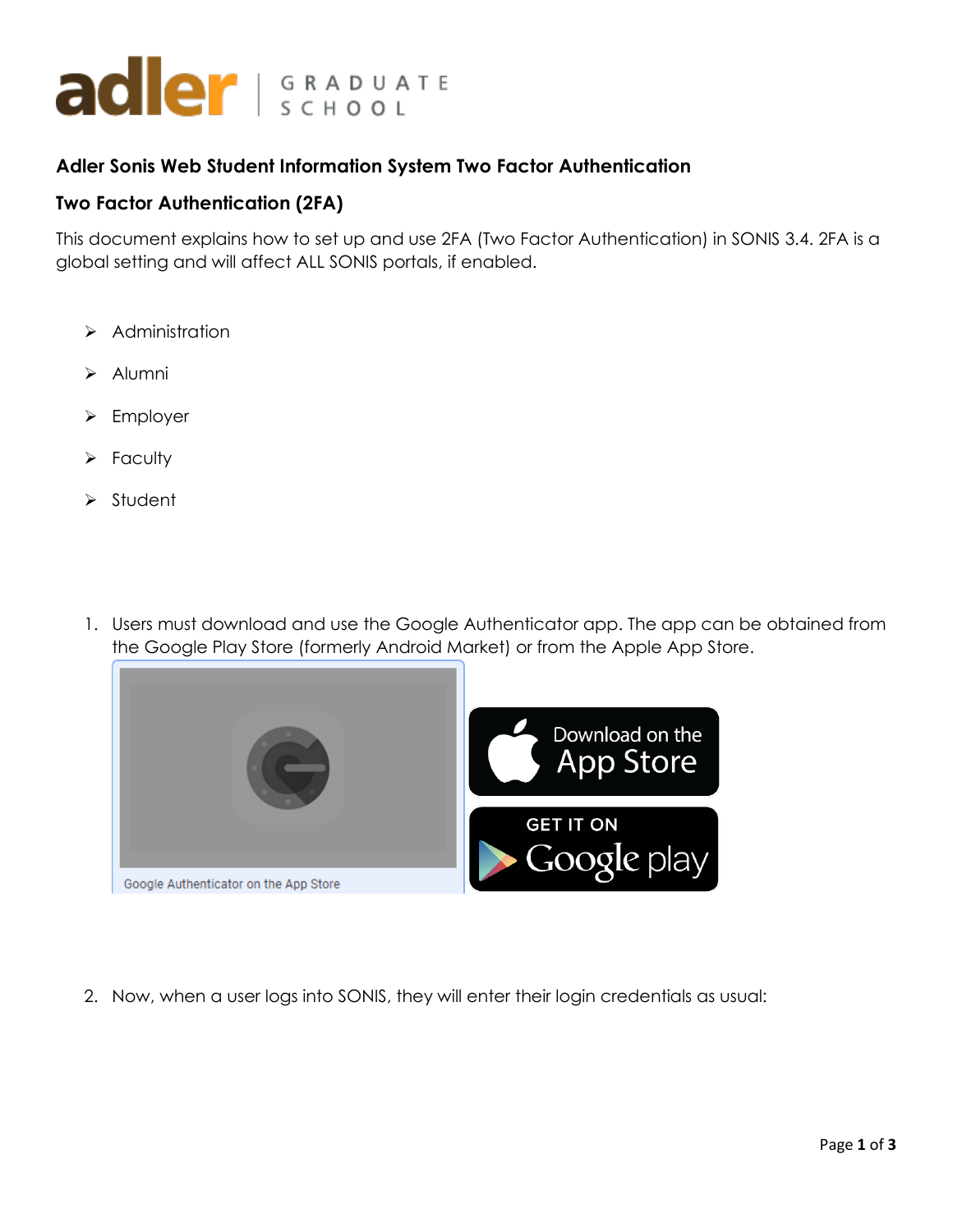

|                                         | <b>Adler Graduate School</b> |                |
|-----------------------------------------|------------------------------|----------------|
| <b>LOGIN</b>                            | <b>PROGRAMS</b>              | <b>COURSES</b> |
|                                         | <b>LOGIN: STUDENT</b>        |                |
| * Email Address                         |                              | * PIN          |
| firstname.lastname@mail.alfredadler.edu |                              |                |
|                                         | <b>LOGIN</b>                 |                |
|                                         | Forgot your PIN and/or ID?   |                |

3. When the user clicks the Login button, they will see a new screen with a barcode similar to the one shown below. The user needs to either scan the barcode with their Smartphone Google Authenticator app OR manually enter the Secret Key on the authenticator.



Once you have completed the setup, click continue to login again.

## Click continue, then relaunch your browser.

**CONTINUE**